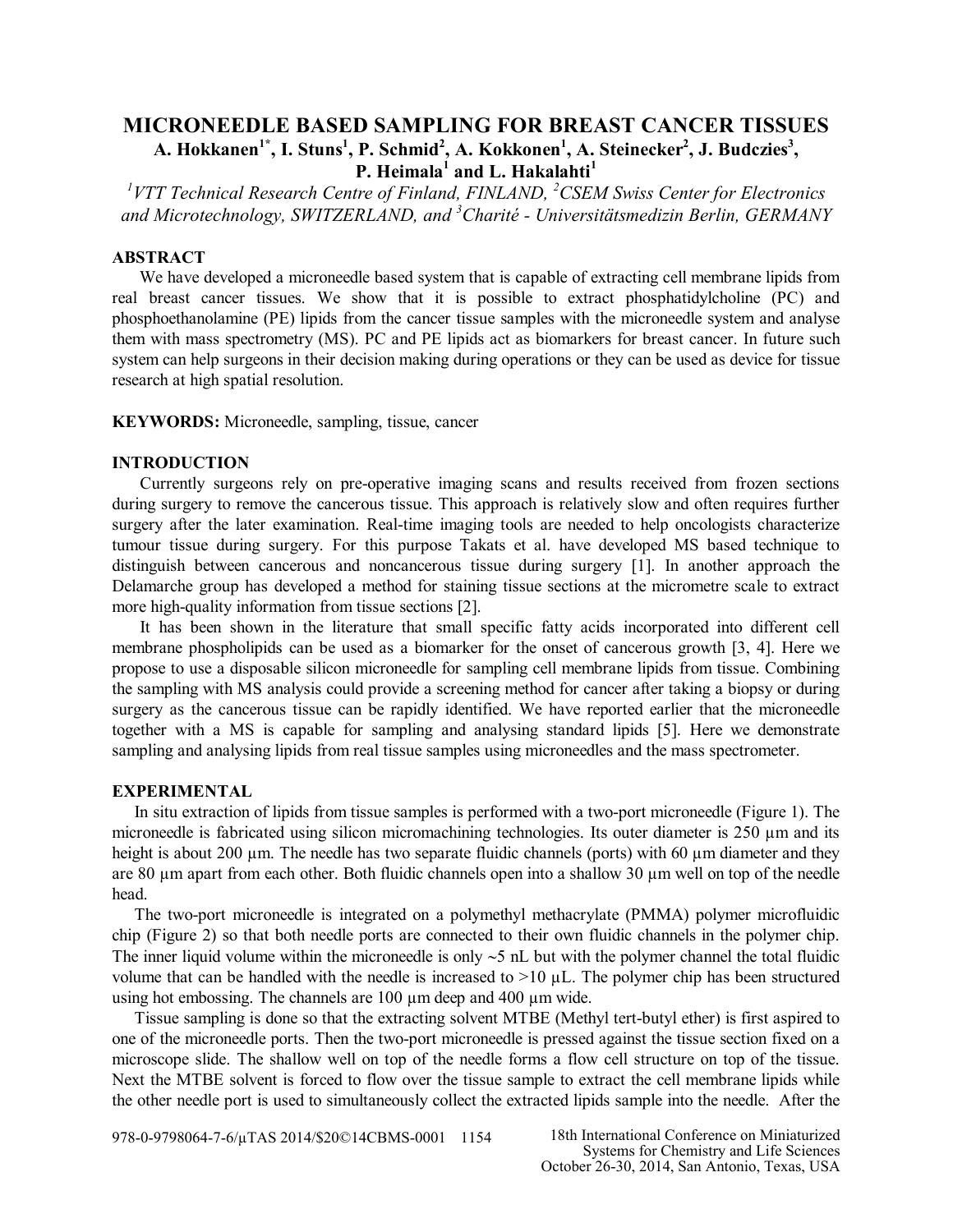extraction process the collected sample is moved from the needle to the mass spectrometer for the lipid analysis. For the MS analysis Waters TQ (Triple Quadrupole) mass spectrometer is used. The polymer microfluidic chip with silicon microneedle is a disposable device and can easily be changed between each single analysis to avoid cross-contamination between the samples.

A micromanipulator based handling system is developed for the microneedle actuation [5]. The positioning of the microneedle can be controlled in three dimensions with a  $\sim$ 10  $\mu$ m accuracy. Camera vision gives feedback from the microneedle position with respect to the tissue sample both in plane and in distance from the surface. A special pressure/vacuum control system is built for precise pneumatic control of the liquid flows in the microneedle chip. The polymer microfluidic chip acts as an interface between the microneedle and pressure controlled sampling system. It is a closed system on the micromanipulator side and there is no risk on contamination between subsequent sampling events.





*Figure 1: An SEM image of the multiport silicon Figure 2: A two-port microneedle (in the bottom microneedle.*

*edge) integrated with a polymer microfluidic chip.*

## **RESULTS AND DISCUSSION**

Tissue sampling experiments were made from bulk tissue samples, both normal and cancerous, on microscope slides. Successful lipid extraction from the tissue was achieved with 1 min extraction time. We observed that the tissue morphology remains unmodified after the lipid extraction (Figure 3) and the MS results showed that cell membrane lipids were extracted.

The MS results of microneedle extracted samples are shown in Table 1. There is a normal sample (26N) and a tumour sample (26T) from the same bulk tissue sample. Blue coloured rows indicate the PC and PE lipids that are candidates for breast cancer specific biomarkers [4]. The relative changes in the amount of these lipids in the tissue sample are indicative for the cancerous growth. As seen in the results, increased values of those lipids were found in the tumour samples anticipating cancerous growth. There can be seen changes also in the levels of other lipids but to our knowledge there is no indication on their relevance for breast cancer.



*Figure 3: A footmark of the 250 um blunt microneedle on the site of extraction in the cancerous tissue.*